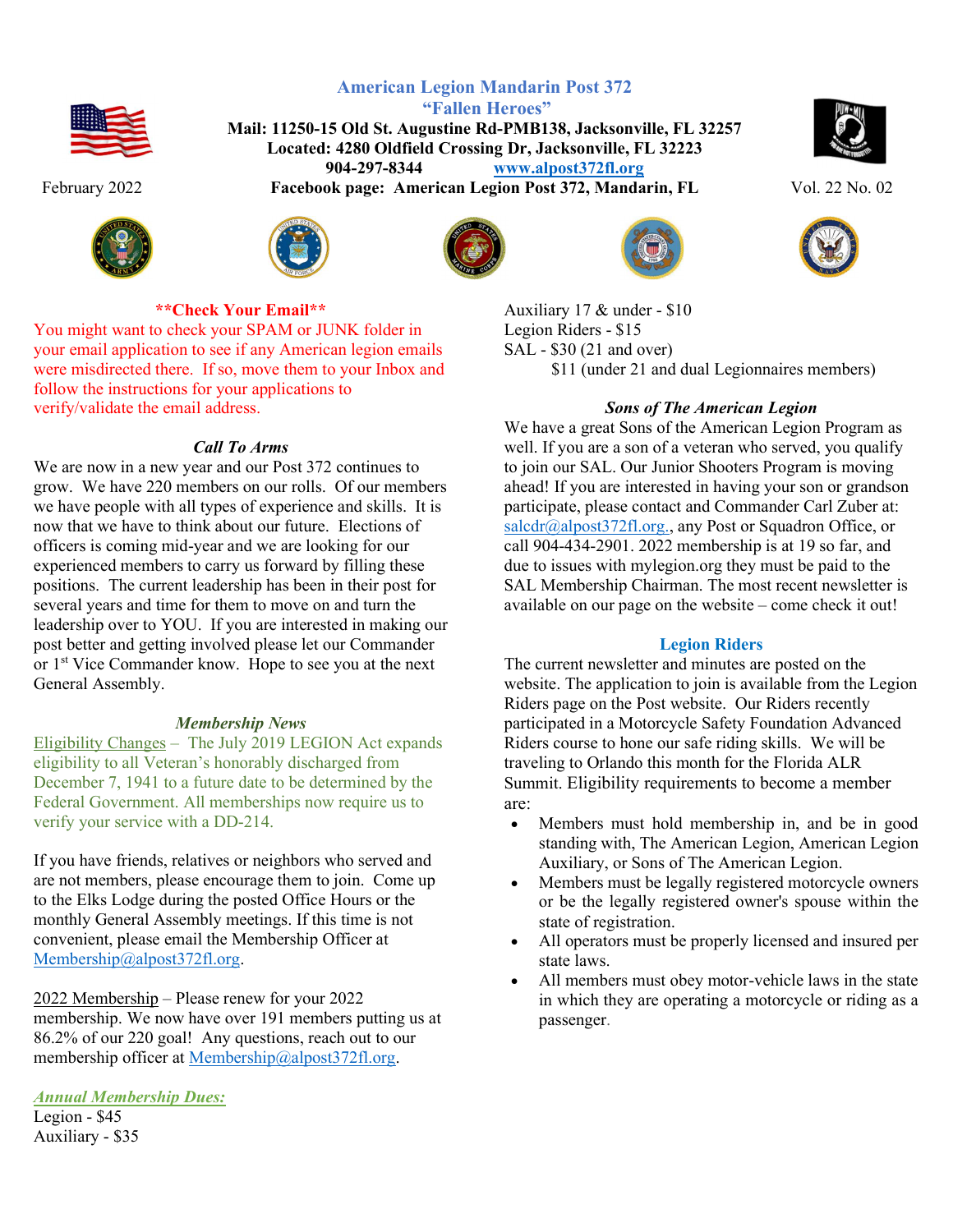#### Post Officers

Commander: Joe Maltese 1 st Vice Commander: Barry Litsky 2 nd Vice Commander: JD Gurley Finance Officer: Craig Bernat Adjutant: Barry Litsky Chaplain: Alan Painter Service Officers: Barry Litsky, Pat Patrick, Chuck Benham Judge Advocate: Vacant Historian: Pat Patrick Sergeant-at-Arms: Mathias Parker

#### Executive Committee

Karen Tracy, Paul Arambula, Steve Sullivan, Alan Painter, Patricia Patrick

#### Auxiliary Executive Committee

Kathy Helmly, Marilyn Painter, Judy Bernat, Robin Maltese, Reed Bailey

#### SAL Officers

Commander: Carl Zuber Adjutant: Chuck Benham 1 st Vice: Vacant 2 nd Vice: Vacant Finance Officer: Craig Bernat Chaplain: Chuck Benham Historian: Vacant Sergeant-at-Arms: Don Crawford Asst Sergeant-at-Arms: Jeffrey Haley

## Auxiliary Officers

President: Reed Bailey 1 st Vice President: Michelle Maze 2 nd vice President: June Crawford Secretary: Marilyn Painter Treasurer: Judy Bernat Chaplain: Robin Maltese Historian: Vacant Sergeant-at-Arms: Danielle Fix Asst. Sergeant-at-Arms: June Crawford Membership: Michelle Maze

#### American Legion Riders

Director: Chuck Benham Asst. Director: June Crawford Finance Officer: Jim Hansen Chaplain: Patricia Patrick Adjutant: Robin Maltese Sergeant-at-Arms: Don Crawford Asst Sergeant-at-Arms: Carl Zuber Road Captain: Don Crawford Safety Officer: Tim Bailey Membership: Michelle Maze Quartermaster: Paul Arambula

#### ALR Committee Members

June Crawford, Don Crawford, Reed Bailey, Tim Bailey

### Auxiliary News

The current Unit 372 Newsletter is on the Auxiliary page of the website. Please read for important information for this month's events and the rescheduling of our movie night to March. Our quarterly box will be for the local food pantry at FSCJ – H.O.P.E that assists students in need. Our newsletter has details of this activity. If you are not already a member and qualify, please consider joining. The application can be found on our Auxiliary page on the Post's website. Welcome our new member Allane Strode! Our membership is now at 26. Any questions, please contact us at auxunit372@alpost372fl.org.

### Service Officer Information

The VA added presumptive conditions for Vietnam Veterans exposed to Agent Orange. The full list and information can be found on our home page of alpost372fl.org. Contact our Service officer at adjutant@alpost372fl.org for information and to file a claim.

### General Information

Enjoy an issue of Bugle Blasts, a newsletter that provides information to current or former Armed Forces member and their family, by following the link on the Important Links page of the website.

The Patriot Guard Riders of Florida will sponsor a Snowball Express Dice Run on April 2, 2022. This event will support children of fallen military heroes. The flyer and additional ride information can be found on both our home page and ALR main page on our website.

Youth Elks Camp - During the  $7<sup>th</sup>$  week, active duty military children can attend for free.

### Career Opportunities for Veterans

Recent events have caused a lot of people, many who are veterans, to scramble to learn to work from home, deal with losing a job or re-entering the workforce after shutdown. Deploycare has put together a short article for three ideas to help veterans in any economy. The article can be found on our website under Important Links. Check it out to see if any of the ideas work for you or a veteran you know!

AND - to help Veterans create the perfect Military to Civilian resume, check out this link https://www.resumebuilder.com/military-to-civilian-resumeexamples/, also available on our website.

### Financial Resource Links for Veteran Families

See below for links to 17 Resources for our Beloved Veterans & Their Families:

Career Resources for our Veterans The HUD-Veterans Affairs Supportive Housing Moving Costs | Moving Cost Calculator | Moving Estimate Step-by-Step Guide to the VA Loan Process VA Loan Calculator Moving Companies with Military Discounts What Documents Are Needed to Sell Your House? Find Family Services and Resources Near You Military Buddy Finder (VetFriends.com) Veteran Healthcare Resources The Differences between Medicare, Medicaid & VA Military Benefits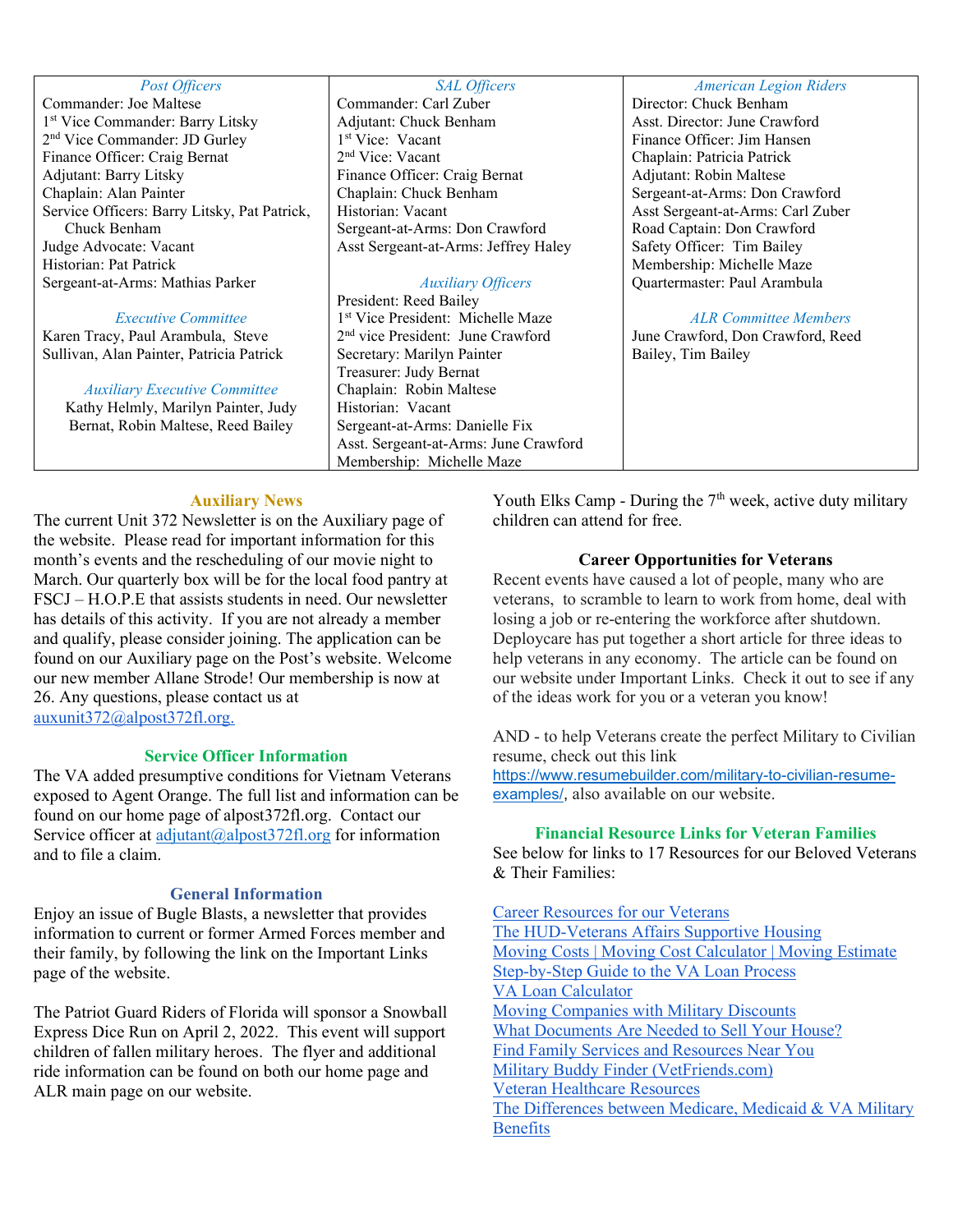Mental Health Resources for our Veterans Families Ways to Keep a Relationship Strong During Deployment and Separation Crucial Components to Highly Effective Deployment **Communication** Military Care Package Ideas: What To Put In A Care Package Post-Deployment Adjustments Military Couples Face Creating a Peaceful At-Home Atmosphere Upon Returning Home

## Project:Vetrelief

Mission is to provide a Legion of support for our service men and women as they transition into civilian lives. Backed by the American Legion of Florida, VetRelief ensures that our service men and women have the backing necessary to live successful and thriving civilian lives.

(https://www.projectvetrelief.org/) The Jacksonville Icemen have partnered with the American Legion to donate a portion of ticket sales during Veterans Appreciation Night to VetRelief. https://allevents.in/arena/icemen-hockeygame/200019047449626

### ??? Where Are We ???

American Legion Mandarin Post 372 shares a location with the Mandarin/St. Johns Elks Lodge by Lowe's on Oldfield Crossing Drive. Entrance to the shopping center that the Elks Lodge is located behind is across from Walgreens.



Our Post is diligently looking for a permanent home. If anyone has contacts or knows of a location in the Mandarin area where the site could be donated or leased at a reasonable cost, please contact the 2nd Vice Commander or Adjutant from the email on our website.